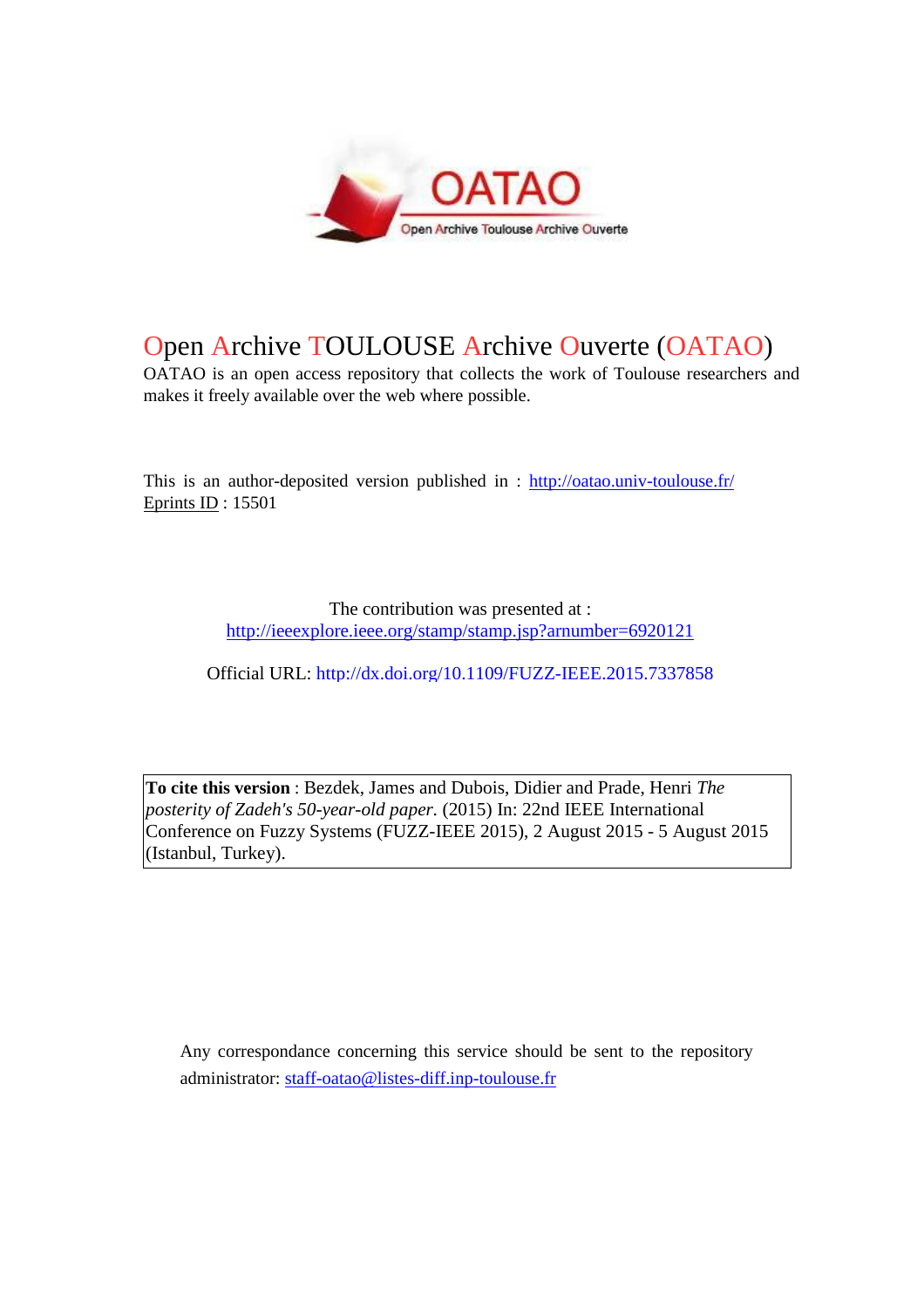## **The posterity of Zadeh's 50-year-old paper:**

*A retrospective in 101 Easy Pieces – and a Few More*

James C. Bezdek Dept. of Computing and Information Systems University of Melbourne Melbourne, Australia jcbezdek@gmail.com

*Abstract*—This article was commissioned by the 22nd IEEE International Conference of Fuzzy Systems (FUZZ-IEEE) to celebrate the  $50<sup>th</sup>$  Anniversary of Lotfi Zadeh's seminal 1965 paper on fuzzy sets. In addition to Lotfi's original paper, this note itemizes 100 citations of books and papers deemed "important (significant, seminal, etc.)" by 20 of the 21 living IEEE CIS Fuzzy Systems pioneers. Each of the 20 contributors supplied 5 citations, and Lotfi's paper makes the overall list a tidy 101, as in "Fuzzy Sets 101".

This note is *not* a survey in any real sense of the word, but the contributors did offer short remarks to indicate the reason for inclusion (e.g., historical, topical, seminal, etc.) of each citation. Citation statistics are easy to find and notoriously erroneous, so we refrain from reporting them – almost. The exception is that according to Google scholar on April 9, 2015, Lotfi's 1965 paper has been cited 55,479 times.

#### *Keywords—fuzzy pattern recognition, fuzzy control fuzzy systems, fuzzy models, list of 101 fuzzy citations*

#### WHAT WE TRIED TO DO

We begin with a number of disclaimers about what this article is, and is not. First of all, we recognize that any list such as this is completely arbitrary, probably biased, certainly subjective, and open to argument for any number of valid reasons. Our 101 list is presented in the same spirit as lists such as " the 10 best retirement cities in Europe," the "5 greatest guitar players of all time,", "the 20 best Australian beers," and so on, that are easily found in popular newspapers, magazines and websites. For example, a Google search for "10 best vacations" returned *About 128,000,000 results (0.51 seconds)* on October 15, 2014. The travel channel lists Cancun, London, Miami, Myrtle Beach, New York, Orlando, Paris, Rome, San Francisco as the top 10. National Geographic publishes a book titled "The 10 best of everything: The Ultimate Guide for Travellers." And so on. Recognizing the obvious, we have added some supplemental citations and additional remarks in the last section of this article to compensate for the obvious deficiencies of this – or indeed *any* - such list.

You may ask "the 101 best books and papers according to whom?" And in fact one of our pioneers *did* ask this very question, and refused to participate because he felt such lists were completely arbitrary and therefore entirely useless. Well, perhaps they are - *is there* any value to such a list at

Didier Dubois, Henri Prade Institut de Recherche en Informatique de Toulouse Universite Paul Sabatier IRIT Toulouse, France dubois@irit.fr, prade@irit.fr

all? If you believe that history is important – that the way forward is in some sense better understood if presaged by an understanding of the road already travelled, our list may be helpful.

In the age of internet search, we know that all these references are at your fingertips – as long as you ask the right question or know what to look for. Our hope is that the citations given here encourage you to move in a direction you may not have been interested in before seeing them.

#### II. HOW THE LIST WAS BUILT

Table I lists the 23 pioneers, arranged in the chronological order in which they received the award.

| 2000 | Lotfi Zadeh            |
|------|------------------------|
| 2000 | Michio Sugeno          |
| 2001 | Jim Bezdek             |
| 2002 | Didier Dubois          |
| 2002 | Henri Prade            |
| 2003 | Ebrahim J. Mamdani (D) |
| 2004 | Ronald Yager           |
| 2005 | Enric Trillas          |
| 2006 | Janusz Kacprzyk        |
| 2007 | James M. Keller        |
| 2007 | George Klir            |
| 2008 | Jerry M. Mendel        |
| 2008 | Takeshi Yamakawa       |
| 2009 | Enrique H. Ruspini     |
| 2009 | Tomohiro Takagi        |
| 2010 | Hideo Tanaka (D)       |
| 2011 | Hans J. Zimmermann     |
| 2012 | Piero P. Bonissone     |
| 2012 | Abraham Kandel         |
| 2013 | Witold Pedrycz         |
| 2014 | Masaharu Mizumoto      |
| 2015 | Nikhil R. Pal          |
| 2015 | Dimitar Filev          |

TABLE I. THE IEEE CIS FUZZY SYSTEMS PIONEERS: D~DECEASED

Here is our collection algorithm. Each of the 21 living pioneers was invited to submit up to five citations subject to these constraints: (i) no more than three self-citations; (ii) no more than one citation involving another pioneer; and (iii) at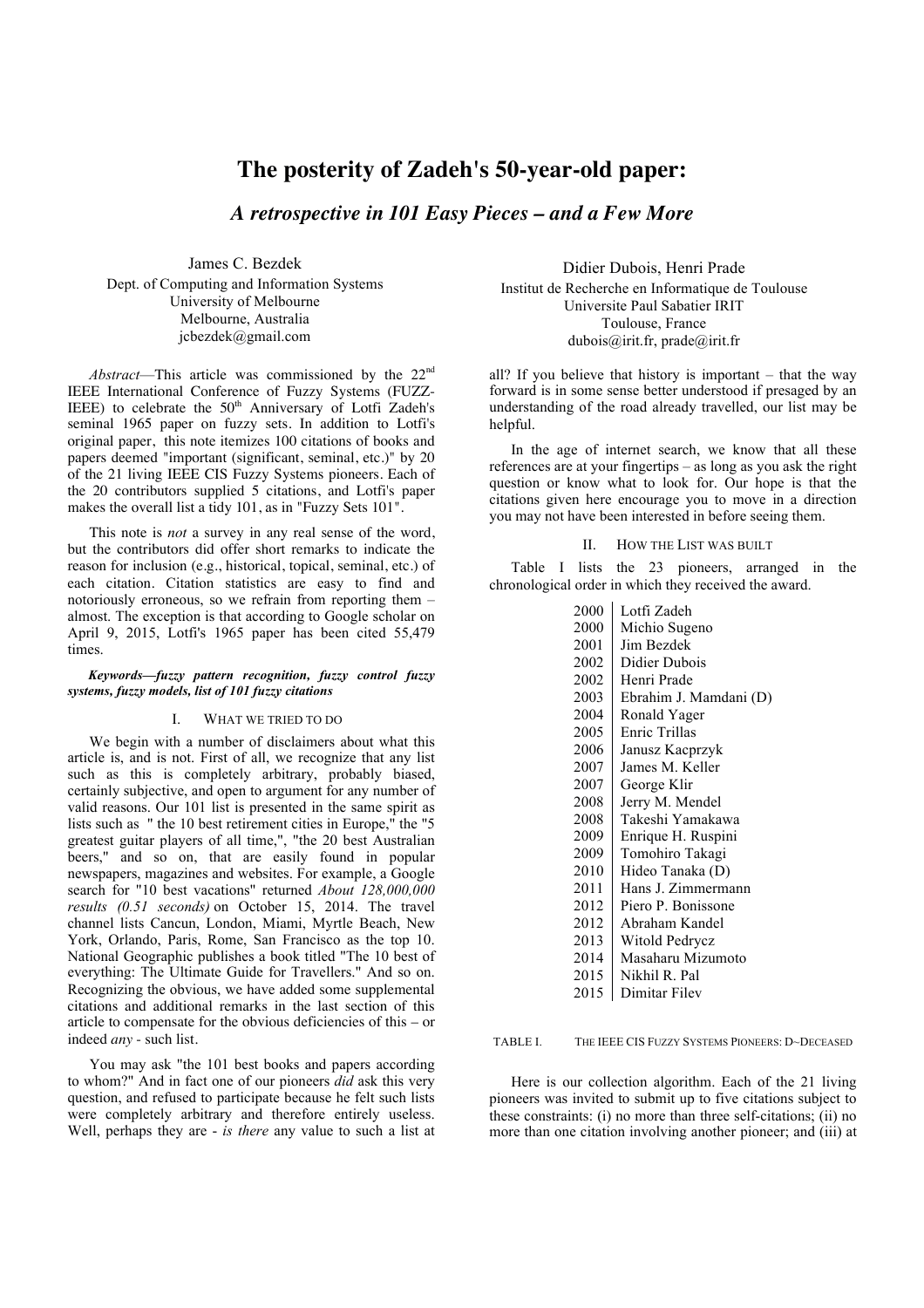least one citation for a non-pioneer. The response was hardly uniform! Indeed, Abe Kandel, one of the 2012 pioneers, refused to participate at all. Here is his statement of declination, reproduced verbatim from his email to us dated September 7. 2014: Abe wrote:

"I am very sorry but I will decline this invitation due to the following reasons: 1) The concept of an Important publication is not really well defined. Important to whom, the author? His friends ? His students ? World peace ? Applications to improve society ? Etc. 2) why as fuzzy logicians we select a binary number of 100 ? What about the paper in location 101 ? And why not 1000 or just 3 "most important"? 3) who made US [eds: "US" is not the USA here]- the fuzzy pioneers the "God of Fuzziness " to make these kinds of decisions ? Why not to include also other very good and promising researchers in the field. Just because we were on this bus does not imply anything as evaluators in this entirely fuzzy process. I think that we should all consider this Idea and not just spend 5 minutes as recently suggested."

And who's to say Abe is wrong? Some pioneers supplied five citations, some supplied less than five citations, and of course the two deceased pioneers supplied none. We exercised our editorial prerogative to fill in the empty slots. Some of the explanatory comments supplied to us were too long or seemed confusing, so in a few cases, we edited them for brevity and/or clarity. Finally, there is little value in knowing which pioneer suggested which citations, so that information is not reported here.

Section III contains the 101 citations and remarks, ordered alphabetically and within author, chronologically, by the last name of the first author. The references are given in a modified form of the standard IEEE format which we think is self-explanatory, brief, and enables alphabetization. Abbreviations for commonly occuring journals in the citations are listed in Table II.

TABLE II. ABBREVIATIONS USED IN THE 101 LIST

| <b>FSS</b>   | <b>Fuzzy Sets and Systems</b>                        |
|--------------|------------------------------------------------------|
| <b>IJAR</b>  | International Jo. of Approximate Reasoning           |
| <b>IJGS</b>  | International Jo. of General Systems                 |
| <b>LIIS</b>  | International Jo. of Intelligent Systems             |
| <b>IJMMS</b> | International Jo. of Man-Machine Studies             |
| <b>JMAA</b>  | Jo. Math Analysis and Applications                   |
| TC.          | <b>IEEE Transactions on Computers</b>                |
| <b>TCS</b>   | <b>IEEE Transactions on Circuits and Systems</b>     |
| <b>TEC</b>   | <b>IEEE Transactions on Evolutionary Computation</b> |
| <b>TFS</b>   | <b>IEEE Transactions on Fuzzy Systems</b>            |
| <b>TNN</b>   | <b>IEEE Transactions on Neural Networks</b>          |
| <b>TPAMI</b> | <b>IEEE</b> Transactions on Pattern Analysis and     |
|              | Machine Intelligence                                 |
| <b>TSMC</b>  | IEEE Transactions on Systems, Man and                |
|              | Cybernetics                                          |

III. THE 101 CITATIONS IN ALPHABETICAL ORDER

Our list of 101 begins with the root paper:

#### **Zadeh, L. A., "Fuzzy sets,"** *Information and Control***, 8(3), 1965, 338-353.**

There is not much we can say about this paper that has not already been said. Without it, there is no 101 list, and many of us would be herding cows, painting houses, riding motorcycles, drinking beer (ok, some of us would be doing that anyway) or playing guitars in seedy juke joints. So, on to the subsequent 100 papers and books supplied by the 20 pioneers.

- [1] Atanassov, K. T., "Intuitionistic fuzzy sets," *FSS*, 20, 87-96, 1986. In this paper Atanassov introduced his ideas about intuitionistic fuzzy sets to the fuzzy set community, and the basic definitions.
- [2] Baldwin, J. F., "A new approach to approximate reasoning using fuzzy logic," *FSS*, 2, 1979, 309-325. This is one of the first papers, that focused on the extension of fuzzy logic to approximate reasoning on the basis of logical considerations. In contrast to fuzzy control, Baldwin used human argumentation

development of the fuzzy computer language *Fril*. [3] Bellman, R. E. and L. A. Zadeh, "Decision-making in a fuzzy environment", *Management Sciences*, 17, 1970, 141-154. Presumably the most influential paper in the entire fuzzy sets

rather than the control of artificial systems (machines etc.). It is still computationally simple and efficient and eventually led to the

literature, this article provides a simple yet extremely powerful fuzzy setting for all kinds of decision problems. It has inspired research in fuzzy decision making, control, optimization, and in a multitude of problems in which a choice is to be made under fuzzy goals, conditions, intentions, etc.

[4] Bezdek, J. C. *Pattern Recognition with Fuzzy Objective Function Algorithms*, Plenum Press, 1981.

One of the first textbooks to present classical pattern recognition problems (clustering and classifier design) in the framework of fuzzy sets and models. Special emphasis on algorithms that use alternating optimization as a means for approximating solutions of fuzzy objective function problems.

[5] Bezdek, J. C., "On the relationship between neural networks, pattern recognition, and intelligence, *IJAR*, 6(2), 1992, 85-107.

Perhaps the first publication to define and use the term "Computational Intelligence," subsequently adopted by the *Neural Networks Council* (NNC). The NNC attached the term to its triumvirate of flagship conferences (WCCI), and eventually changed their name to the IEEE Computational Intelligence Society. For more information on the history of this term and its relationship to the Canadian journal *Computational Intelligence* published by Wiley, ieee-cis.sightworks.net/documents/History/Bezdek-eolss-CIhistory.pdf.

[6] Bezdek, J. C. and Harris, J. D., "Fuzzy partitions and relations: an axiomatic basis for clustering," *FSS*, 1, 1978, 111-127.

This paper derives a hierarchy of fuzzy similarity relation spaces (FSRs) whose minimal member is the set of crisp equivalence relations, and whose maximal member is the set of  $\max - \Delta$  transitive FSRs. A transformation of fuzzy partitions based on sum-min matrix multiplication is shown to induce a pseudo metric on the data.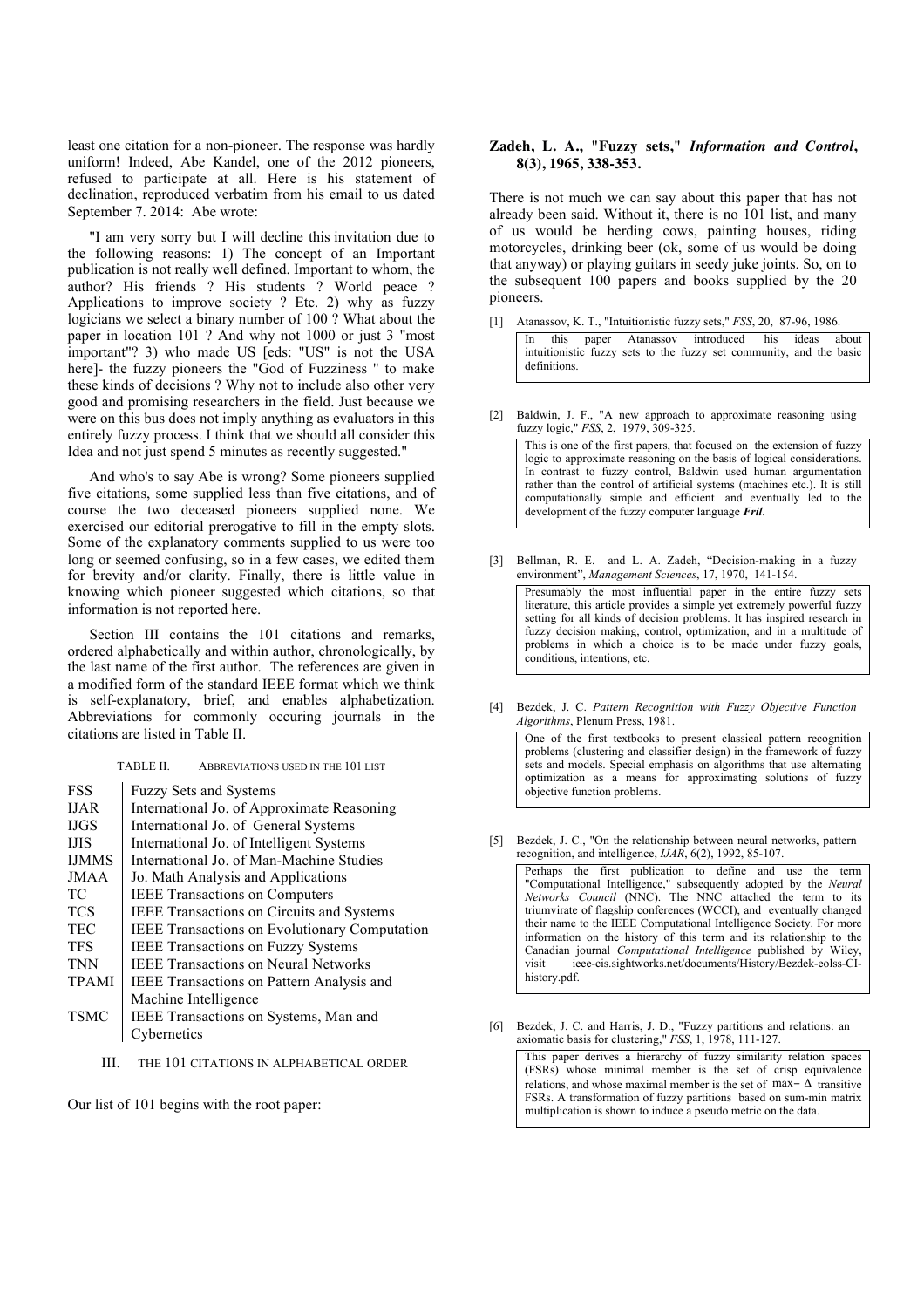[7] Bezdek, J. C. and R. J. Hathaway, "Clustering with relational cmeans partitions from pairwise distance data, *Math. Modelling*, 9(6), 1987, 435-439.

This paper introduced the idea of relational duals for the hard and fuzzy c-means algorithms. It is the basis for the branch of soft clustering that includes possibilistic and non-Euclidean versions of relational c-means.

[8] Bonissone, P. "Soft computing: the convergence of emerging reasoning technologies", *Soft Computing*, 1(1), 1997, 6-18.

One of the first studies of Hybrid Soft Computing, jointly using fuzzy logic (FL), neural networks (NN) and genetic algorithms (GA). The paper presents several cases studies of hybridization of two or more soft computing techniques, such as the use of FL to control GAs and NNs parameters, the application of GAs to evolve NNs topologies or weights, or to tune FL controllers, and the implementation of FL controllers as NNs tuned by back-propagation type algorithm. This paper has inspired many other subsequent works in hybrid soft computing.

[9] Bonissone, P. and K. Decker, "Selecting uncertainty calculi and granularity: An experiment in trading-off precision and complexity", in *Uncertainty in Artificial Intelligence*, L. Kanal, and J. Lemmer (Eds.), 217-247, North-Holland, 1986.

This paper is the first study of term sets granularity and triangular norms distinguishability. In the paper it is noted that, when using term sets typical for knowledge elicitation, many t-norms collapse into a small number of similarity classes. As a result, five t-norms are enough to cover most situations.

[10] Bosc, P. and O. Pivert, "SQLf: a relational database language for fuzzy querying," *TFS*, 3(1), 1995, pp. 1-17.

This paper describes how to extend well-known languages and algorithms for handling queries to relational databases, when queries involve preferences described in terms of fuzzy sets.

[11] Bouchon-Meunier, B., Rifqi, M. and S. Bothorel, "Towards general measures of comparison of objects," *FSS* 84 (2), 1996, pp. 143-153.

This paper is an extensive study on indices of similarity between fuzzy sets, that bridges the gap between the fuzzy set literature and the mathematical psychology literature on similarity.

[12] Buckles, B. P. and Petry, F. E., "A fuzzy representation of data for relational databases," *FSS*, 7(3), 1982, 213-226.

One of the earliest and most influential papers on the use of fuzzy sets and models in the context of relational databases.

[13] De Luca, A. and S. Termini, "A definition of a nonprobabilistic entropy in the setting of fuzzy sets theory", *Inf. and Control*, 20(4), 301-312, 1972.

One of the earliest papers to consider the concept of entropy, defined in the context of fuzzy information.

[14] Dubois, D. and H. Prade, "Operations on fuzzy numbers," *Int. J. Systems Science*, 9(6), 1978, pp. 613-626.

An influential paper in the arithmetic of fuzzy intervals, studying the four operations, as well as the maximum and the minimum. While the basic definitions were proposed by Zadeh and had been studied by some scholars in Japan and the United States, this paper proposed a

parametric representation (LR-fuzzy numbers) of fuzzy intervals and showed how to compute practical results with it. It also proved a general shape-invariance result for the addition of fuzzy numbers.

[15] Dubois, D. and H. Prade, *Fuzzy Sets and Systems: Theory and Applications*, Academic Press, 1980. This is the first extensive monograph describing the state of the art of

the field after 15 years of fuzzy set research. It covers all aspects of the theory and its applications and contains a very extensive list of references on fuzzy sets at the time. Moreover it provides for the first time extensive accounts on topics such as the arithmetic of fuzzy intervals and fuzzy analysis, possiblity theory and its relation to the theory of evidence, fuzzy linear programming and fuzzy logic control.

[16] Dubois, D. and H. Prade, "*Possibility Theory – An Approach to Computerized Processing of Uncertainty*", New York, London, Plenum Press, 1988.

Possibility theory, independently outlined by the economist G. L. S. Shackle, and reintroduced on another basis by L. A. Zadeh (Fuzzy sets as a basis for a theory of possibility, *FSS* 1(1), 3-28, 1978), is an approach to the processing of epistemic uncertainty. This book describes and explains possibility theory from the underlying mathematics to database applications in a very concise and understandable way (with the collaboration of H. Farreny, R. Martin-Clouaire, and C. Testemale)

[17] Dubois, D. and H. Prade, "Rough fuzzy sets and fuzzy rough sets," *IJGS,* 17(2-3), 1990, pp. 191-209.

This paper shows that fuzzy sets and rough sets address different issues and are complementary. It applies for the first time the machinery of rough sets to fuzzy sets, thus yielding upper and lower fuzzy approximations, and replaces the equivalence relation underlying rough sets by a fuzzy similarity relation in the sense of Zadeh.

[18] Dubois, D., Lang, J. and H. Prade, "Possibilistic logic," in: *Handbook of Logic in Artificial Intelligence and Logic Programming*, D. M. Gabbay, C. J. Hogger, J. A. Robinson, D. Nute, eds., Oxford University Press, 3, 1994, pp. 439-513.

This paper defines an extension of classical logic to the case where propositions have various levels of certainty. It is based on the old principle that the validity of a reasoning chain is the validity of its weakest link. The model-theoretic semantics is in terms of fuzzy sets of models. This logic is inconsistency-tolerant. This work demonstrates a close connection between fuzzy sets and the literature on nonmonotonic reasoning and belief revision in artificial intelligence.

[19] Dunn, J. C., "A fuzzy relative of the ISODATA process and its use in detecting compact well-separated clusters, *Jo. Cyber.*, 3(3), 1974, 32- 57.

The first paper to derive a fuzzy version of the classical batch hard cmeans (aka k-means) clustering model and alternating optimization algorithm, which was subsequently generalized as described in [4].

[20] Filev, D. "Fuzzy modeling of complex systems", *IJAR*, 5(3), 1991, 281-290.

This paper introduces state space and polytopic Takagi-Sugeno type models as alternative to the conventional dynamic state space models of nonlinear systems.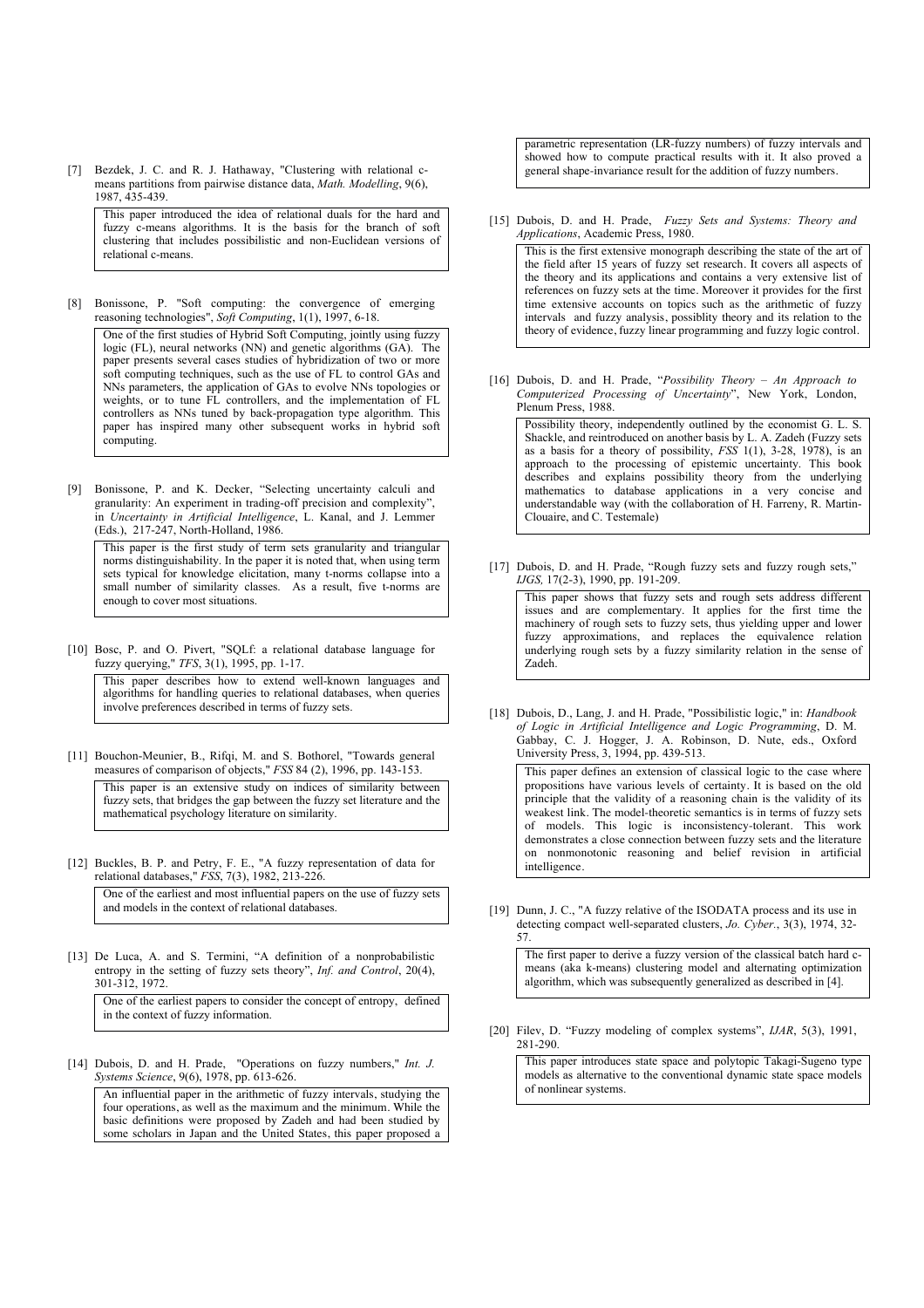[21] Fodor, J. C. and M. R. Roubens, *Fuzzy Preference Modelling and Multicriteria Decision Support*, Springer Theory and Decision Library, 14, 1994.

This monograph achieved a breakthrough in the study of fuzzy relations meant to model the idea of preference, a topic pioneered by Sergei Orlowski in the 1970's. It relied on the state of the art in fuzzy aggregation operations, especially t-norms and co-norms, and applied it to the decomposition of a preference relation into its strict part, its equivalence part and its incomparability part. It shows the difficulty of carrying preference modeling techniques over to the valued case in the max-min setting, indicating the need for algebraic structures like MValgebras.

[22] Goguen, J. A., "L-fuzzy sets," *JMAA*, 18, 1967, 145-174.

This paper laid bare the mathematical nature of fuzzy sets as mappings from a set to a complete lattice. It can be considered as the seminal work that motivated much of the mathematical literature on fuzzy sets.

[23] Goguen, J. A., "The logic of inexact concepts," *Synthese*, 19, 1968/69, 325-373.

This paper develops a remarkably sophisticated foundation for this new logic. The results provide the framework for both the development of Zadeh's agenda of fuzzy logic in the broad sense as well for the parallel development on the agenda of fuzzy logic in the narrow sense.

[24] Grabisch, M. and Labreuche, Ch. "Bi-capacities, Part I: definition, Möbius transformation and interaction", *FSS*, 151, 211-236, 2005.

Bi-capacities arise as a natural generalization of capacities (or fuzzy measures) in a context of decision making where underlying scales are bipolar. They are able to capture a wide variety of decision behaviours, encompassing models such as Kahneman and Tversky' Cumulative Prospect Theory. The paper extends all familiar notions used for fuzzy measures in this more general framework, and introduces the interaction index for bi-capacities, generalizing the Shapley value in a cooperative game theoretic perspective.

[25] Gustafson, D. E. and Kessel, W. C. "Fuzzy clustering with a fuzzy covariance matrix," *Proc. IEEE CDC*, 1979, 761-766.

This is the first fuzzy clustering model with an objective function that attempts to match cluster shapes by adapting the individual norm associated with each cluster. As alternating optimization proceeds, the norm associated with each cluster adapts to fit the local structure of the cluster via the fuzzy covariance matrix.

[26] Hajek, P. *Metamathematics of Fuzzy Logic*, Kluwer, Dordrecht, 1998.

This book is the culmination of seminal contributions by Peter Hajek to fuzzy logic in the narrow sense. The book is the first comprehensive axiomatic presentation of important fuzzy logics, each based on a distinct t-norm and its residuum, with the rigorous proofs that these fuzzy logics are both sound and complete. Contrary to other contributors to fuzzy logic in the narrow sense, Hajek has always considered advances in fuzzy logic in the broad sense as an important source of inspiration for research in fuzzy logic in the narrow sense.

[27] Hall, L. O.; Ozyurt, I. B. and J. C. Bezdek, "Clustering with a genetically optimized approach," *TEC,* 3(2), 1999, 103-112.

This paper introduces a new way to optimize a fuzzy objective function for clustering. The evolutionary approach is shown to provide partitions with a better optimized objective function value than the classical alternating optimization scheme.

[28] Herrera, F., Herrera-Viedma, E. and J. L. Verdegay. "A model of consensus in group decision making under linguistic assessments, *FSS*, 78 (1), 1996, 73-87.

This paper proposes the use of linguistic preferences to represent individuals' opinions, and a definition of fuzzy majority of consensus, represented by means of a linguistic quantifier. Several linguistic consensus degrees and linguistic distances are defined to indicate how far a group of individuals is from the maximum consensus, and how far each individual is from current consensus labels over the preferences.

[29] Inuiguchi, M. and Ramık, J. "Possibilistic linear programming: a brief review of fuzzy mathematical programming and a comparison with stochastic programming in portfolio selection problems, *FSS*, 111 (1), 2000, 3-28.

This survey reviews the application of possibility theory to fuzzy optimization, augmenting flexible constraints in fuzzy linear programming with uncertainty about coefficients, represented by fuzzy numbers. Then degrees of possibility and necessity of satisfying constraints can be used in the spirit of chance-constrained programming.

[30] Jang, J. S. R. "ANFIS: Adaptive-network-based-fuzzy-inferencesystem," *TSMC*, 23, 1993, 665–685.

This paper describes a very useful algorthm which is a staple in the Matlab<sup>TM</sup> Fuzzy Toolbox. The author presents a Takagi-Sugeno (TS) fuzzy system in network form and combines it with a backpropagation like learning algorithm to provide automated tuning of membership functions and polynomial coefficients. This algorithm enabled a large number of useful applications during the 1990s.

[31] Kacprzyk, J. Group decision making with a fuzzy majority, *FSS,* 18, 1986, 105-118.

Introduction of a fuzzy majority – equated with fuzzy linguistic quantifiers and dealt with in terms of a calculus of linguistically quantified propositions. One of the primary references for fuzzy models of group decisions, social choice, and voting schemes.

[32] Kacprzyk, J., *Multistage Fuzzy Control: A Model-Based Approach to Control and Decision-Making*, Wiley & Sons, 1997. The first comprehensive coverage of multistage optimal fuzzy control,

viz., fuzzy dynamic programming, for deterministic, stochastic and fuzzy systems under control. Real world applications include socioeconomic regional development, and power systems planning.

[33] Kacprzyk, J., Zadrozny S., Linguistic database summaries and their protoforms: towards natural language based knowledge discovery tools. *Information Sciences*, 173 (4), 2005, 281-304.

This paper puts together an approach to linguistic summaries of databases after Yager and Zadeh's notion of protoform, in connection with the handling of queries in fuzzy databases.

[34] Kandel, A. *Fuzzy Techniques in Pattern Recognition*, John Wiley & Sons, New York, 1982.

One of the first comprehensive and pioneering treatises of the subject of pattern recognition in the framework of fuzzy sets. The fundamentals of fuzzy sets are discussed in the framework of constructive ways to use this technology to formulate and solve certain pattern recognition problems.

[35] Karnik, N., J. M. Mendel and Q. Liang, "Type-2 fuzzy logic systems," *TFS*, 7, 1999, 643-658.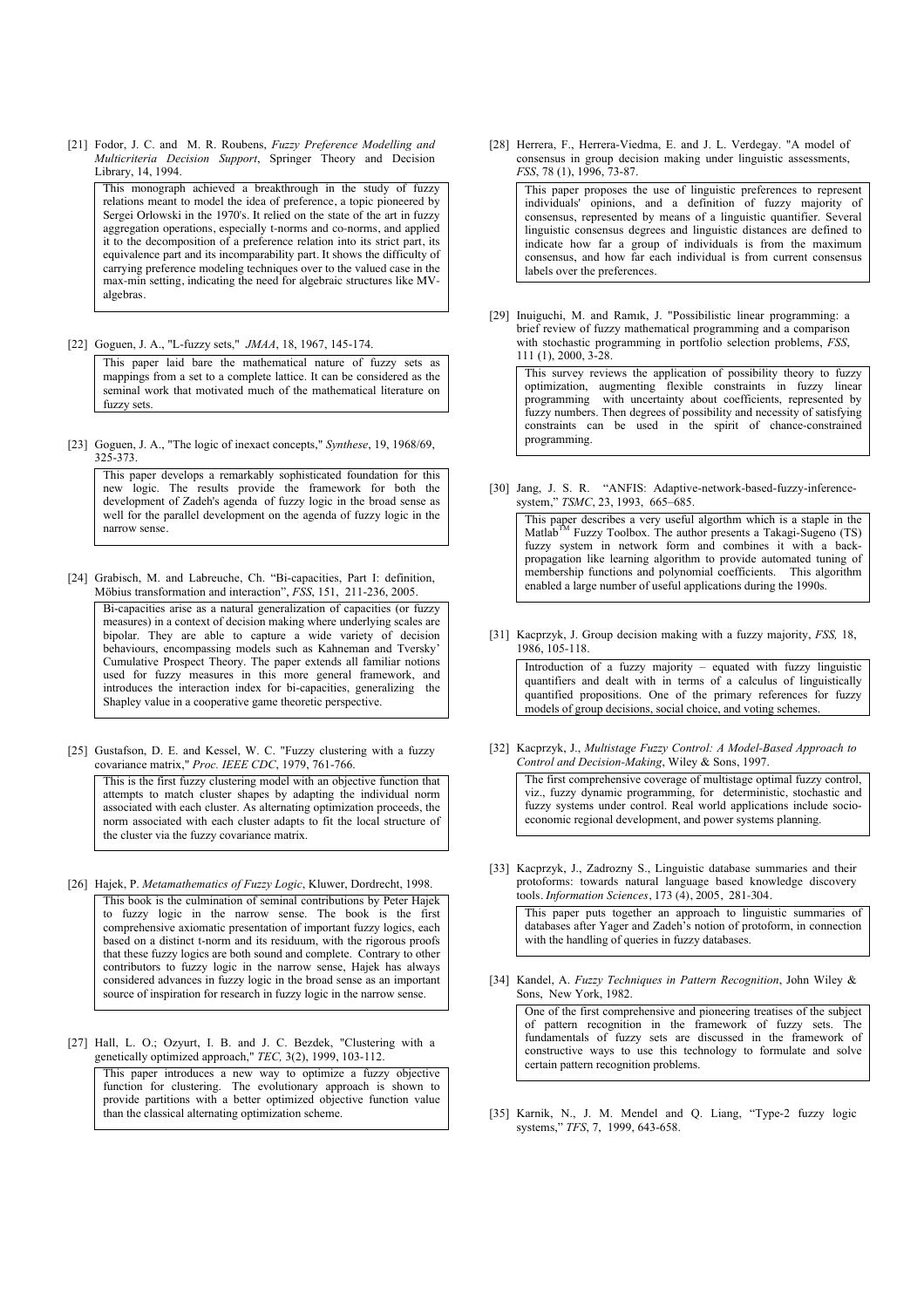This is a foundational paper that established many of the basic concepts in the field of type-2 fuzzy logic systems.

[36] Kasabov N. and Qun Song, "DENFIS: Dynamic Evolving Neural-Fuzzy Inference System and its application for time-series prediction," *TFS*, 10(2), 2002, 1-37.

This paper introduces a new type of fuzzy inference system, DENFIS, for adaptive on-line and off-line learning, and shows how to apply it to dynamic time series prediction.

[37] Kasabov, N., *Foundations of Neural Networks, Fuzzy Systems and Knowledge Engineering*, MIT Press, 1996.

This book provides an understandable approach to knowledge-based systems for problem solving by combining different methods of AI, fuzzy systems, and neural networks.

[38] Kaufmann A. *Introduction to the Theory of Fuzzy Subsets,* Academic Press, 1975.

This book is the English translation of the first monograph ever written (in French) on fuzzy set theory. It contains elementary definitions of fuzzy sets and related topics, covering the first papers by Zadeh, with special emphasis on max-min-transitive fuzzy similarity relations. This book is tutorial and contains many examples and exercises.

[39] Keller, J., and Hunt, D., "Incorporating fuzzy membership functions into the perceptron algorithm," *TPAMI*, 7(6), 1985, 693-699.

This paper develops a fuzzy perceptron model and algorithm that (unlike the classical crisp perceptron) terminates on non-linearly separable data sets. The article includes a proof of convergence for iterative optimization of the fuzzy perceptron objective function.

[40] Klement, E. P., Mesiar, R. and E. Pap "*Triangular Norms"*, Springer, 2000

This book gathers many mathematical results concerning fuzzy set connectives in an organized ways, with a stress on solving functional equations.

[41] Klir, G. J. and B. Yuan, "*Fuzzy Sets and Fuzzy Logic: Theory and Applications"*, Prentice-Hall, 1995.

A very complete and comprehensive textbook that covers the basic elements of fuzzy models from a mathematical point of view.

- [42] Kosko, B. *Neural Networks and Fuzzy Systems: A Dynamical Systems Approach to Machine Intelligence*. Prentice Hall, 1992. This book is of historical significance due to its important role in the genesis of neurofuzzy systems.
- [43] Krishnapuram, R. and J. M. Keller, "A possibilistic approach to clustering", *TFS*, 1(2), 1993, 98-110.

This paper generalized (hard and fuzzy) c-means clustering by eliminating the constraint that the sum of cluster memberships for any object must equal 1. It also introduced the idea of a possibilistic partition as one consisting of typicalities.

[44] Kruse, R. and K. D. Meyer, *Statistics with Vague Data*, Springer, 1987.

This monograph develops an approach to fuzzy random variables originally proposed by Huibert Kwakernaak in the late 1970's. A fuzzy random variable is viewed as an ill-known random variable in contrast with the Madan Puri - Dan Ralescu approach.

[45] Lee, S. C. and E. T. Lee, "Fuzzy neural networks," *Math. Biosciences*, 23, 1975, 151-177.

This was the first paper to define the idea of a fuzzy neuron as a generalization of the McCulloch-Pitts neuron. Although cast in the more formal language of automata theory, it is the first paper about a fuzzy neural network.

- [46] Lin, C. T. and George Lee, C. S., "Neural-network-based fuzzy logic control and decision system," *TC*, 40(12), 1991, 1320-1336. This paper introduces an innovative five-layer neural architecture for realizing a fuzzy rule based system for control and other decision making applications. It uses a hybrid learning scheme involving an unsupervised phase for defining the membership functions and a supervised phase for refining neuro-fuzzy system is proposed.
- [47] Mamdani, E. H. and Assilian, S. "An experiment in linguistic synthesis with a fuzzy logic controller," *IJMMS*, 7, 1975, 1-13. The starting point of fuzzy control whose continuation was a turning point for the acceptance of fuzzy logic in engineering.
- [48] Marinos, P. N., "Fuzzy logic and its applications to switching systems," *TC*, 18(4), 1969, 343-348.

This is the first paper that presents a technique for analysis and synthesis of fuzzy logic functions with implementation in terms of logic gates. This paper led to the implementation of real fuzzy information processing hardware systems such as high-speed fuzzy logic controllers.

[49] Mendel, J. M., *Uncertain Rule-Based Fuzzy Logic Systems: Introduction and New Directions*, Prentice-Hall, 2001.

This textbook offers comprehensive coverage of both type-1 and type-2 fuzzy sets and rule-based systems for singleton and non-singleton fuzzifications.

[50] Mendel, J. M. and R. John, "Type-2 fuzzy sets made simple," *TFS*, 10, 2002, 117-127.

This paper provides a representation theorem that shows a new way to represent a type-2 fuzzy set in terms of simpler embedded type-2 fuzzy sets.

[51] Mizumoto, M., "Fuzzy controls by product-sum-gravity method dealing with fuzzy rules of emphatic and suppressive types," *Int. Jo. of Uncertainty, Fuzziness and Knowledge-Based Systems,* 2(3), 1994, 305-319.

This paper shows that emphatic or suppressive effects on fuzzy inference results are observed under the product-sum-gravity method by using fuzzy control rules whose consequent part is characterized by a membership function whose grades are greater than 1, or a negativevalued membership function. The use of negative-valued membership functions is beneficial to the construction of fuzzy control rules.

[52] Mizumoto, M. and Tanaka, K., "Some properties of fuzzy sets of type 2," *Inf. and Control*, 31(4), 1976, 312-340.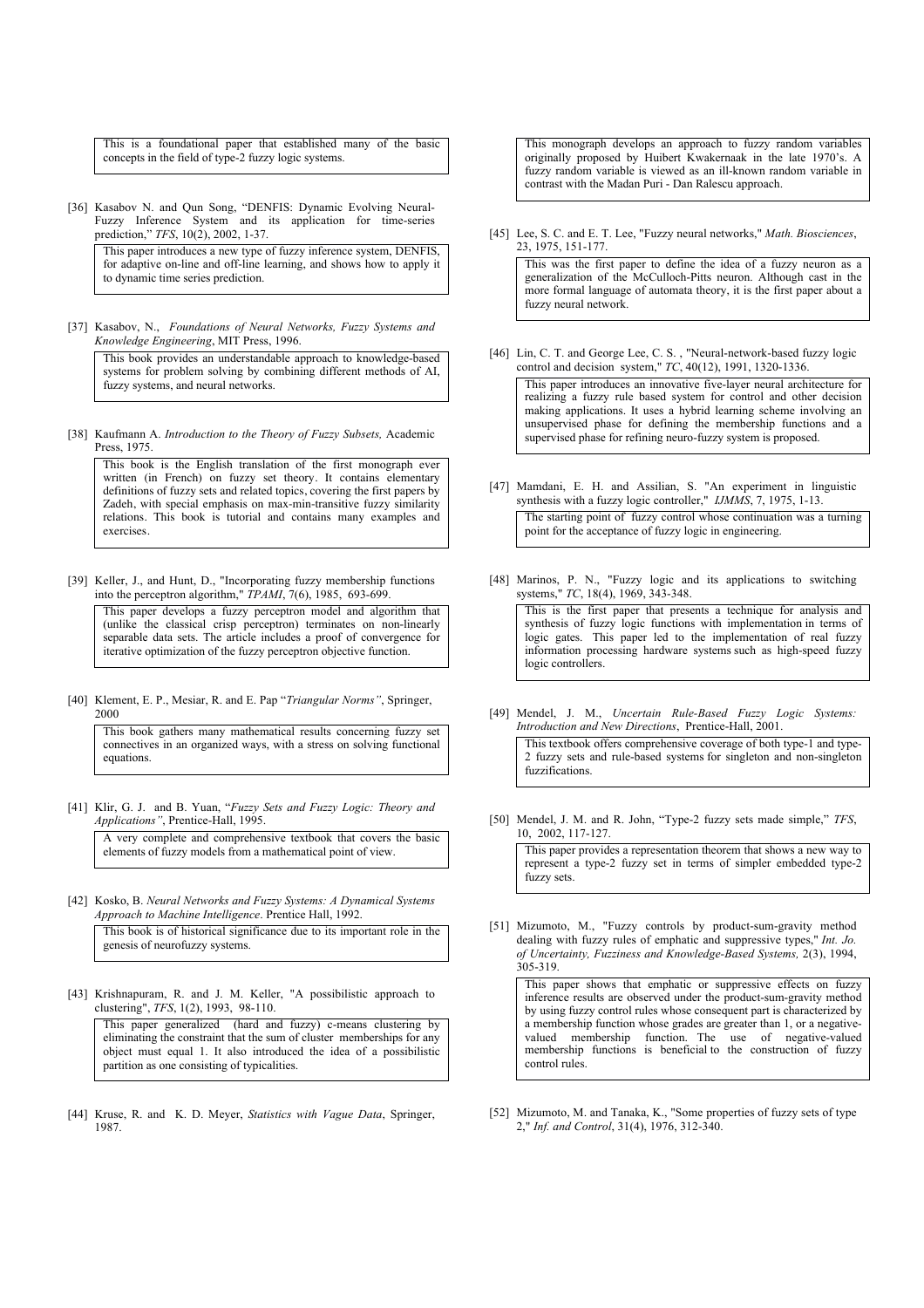This paper investigates the algebraic structure of Type 2 fuzzy sets under set operations defined by means of the extension principle on fuzzy numbers on the unit intervals serving as fuzzy membership grades.

[53] Murofushi. T and Sugeno, M. "An interpretation of fuzzy measures and the Choquet integral as an integral with respect to a fuzzy measure", *FSS*, 29, 1989, 201-227.

This paper first showed with concrete examples that (1) a non-additive measure (capacity in the sense of Choquet or fuzzy measure in the sense of Sugeno) represents interactions among subsets and (2) the Choquet integral is a reasonable integral with respect to such a nonadditive measure.

[54] Negoita, C. V. and Ralescu, D. A., *Application of Fuzzy Sets to Systems Analysis,* Wiley, 1975.

This is the first book written on the basics of fuzzy sets, fuzzy theories (categories, topologies, etc.) and fuzzy logic, and also their possible applications to systems, automata, clustering, etc.

[55] Nguyen H. T. "A note on the extension principle for fuzzy sets," *JMAA*, 64, 1978, 369-380.

This pioneering paper describes the connection between the extension principle and the calculation of functions with set-valued arguments using alpha-cuts. It shows that fuzzy number calculations commute with cuts.

[56] Pal, N. R. and J. C. Bezdek, "Measuring fuzzy uncertainty." *TFS*, 2(2), 1994, 107-118.

This paper introduces two new classes, additive and multiplicative classes, of measures of fuzziness, which satisfy the five axioms of such measures. This paper also introduces the concept of weighted fuzziness to incorporate subjectivity in measures of fuzziness.

- [57] Pedrycz, W., "Algorithms of fuzzy clustering with partial supervision," *Pattern Recognition Letters*, 3, 1985, 13 - 20. This paper introduced the concept of partial supervision for fuzzy clustering and proposed algorithms that used it to do clustering in presence of partially labeled data.
- [58] Pedrycz, W., *Fuzzy Control and Fuzzy Systems*, John Wiley. 1991

This research monograph is one of the first comprehensive and innovative publications that focuses on fuzzy control and fuzzy systems within a framework of fuzzy relational equations.

[59] Puri, M. L. and D. A. Ralescu, "Fuzzy random variables," *JMAA*, 114 (2), 1986, pp. 409-422.

This seminal paper proposed a mathematical extension of the theory of random sets to fuzzy random sets, 10 years after pioneering but largely ignored works by Robert Féron. In this approach, a fuzzy random variable is viewed as a mapping from a probability space to a space of membership functions, equipped with a suitable metric structure. Since then many scholars have followed this line to handle random linguistic variables.

[60] Rodriguez, R. O., Esteva, F., Garcia, P. and Godo, L., "On implicative closure operators in approximate reasoning," *IJAR*, 33, 2003, 159- 184.

This paper clarifies the notions of graded implication and, through the imposition of reasonable constraints, characterization of the nature of implication operators.

[61] Ruspini, E. H. ,"A new approach to clustering," *Inform. Control*, 15(1), 1969, 22–32.

This is the first paper to define the notion of a fuzzy c-partition of data. As such, it is the root paper for the entire field of fuzzy clustering, which is now a very large part of the pattern recognition landscape.

[62] Ruspini, E. H., "On the semantics of fuzzy logic," *IJAR*, 5, 1991, 45- 88.

This paper presents a formal characterization of the major concepts and constructs of fuzzy logic in terms of notions of distance, closeness, and similarity between pairs of possible worlds. The similarity logic developed in the paper allows a form of logical "'extrapolation'" between possible worlds. It is shown to have connections with possibility theory, in the setting of metric spaces.

[63] Ruspini, E. H., P. Bonissone, and W. Pedrycz, *Handbook of Fuzzy Computing*, Institute of Physics, 1998.

A handbook on fuzzy sets, systems, and applications that was state of the art in 1998. Co-edited by three fuzzy pioneers, it offers a coherent presentation and notation across multiple entries, which were written by a large number of other fuzzy pioneers.

[64] Saffiotti, A., Konolige, K., and Ruspini, E. H., "A multivalued logic approach to integrating planning and control," *Artificial Intelligence*, 76, 1981, 481-522.

This paper presents the first significant application of fuzzy logic methods to the planning and control of autonomous robots. This approach led to the SAPPHIRA architecture, which, until recently, was employed in many commercial autonomous mobile robots. The multilevel hierarchical, supervisor-controller, architecture introduced in this paper has been widely applied to other control systems.

[65] Sanchez, E. "Resolution of composite fuzzy relation equations," *Inf. and Control*, 30, 1976, 38-48.

This is the first, highly original and influential publication in the area of fuzzy relational equations. It is the root paper for a large ongoing research effort in relational theory.

[66] Seki, H. and Mizumoto, M., "On the equivalence conditions of fuzzy inference methods -part 1: Basic concept and definition," TFS, 19(6), 2011, 1097-1106.

This paper addresses equivalence conditions of a number of fuzzy inference methods such as the product-sum-gravity method, simplified fuzzy inference method, fuzzy singleton-type inference method, SIRMs inference method, and SIC inference method.

[67] Sugeno, M. *Theory of Fuzzy Integrals and Its Applications*, Ph.D. Thesis, Tokyo Institute of Technology, 1974.

Starting point of the fertile subject of fuzzy measures and the so-called Sugeno's integral. This paper introduced a family of measures (the lambda ones) that are either additive, or subadditive, or superadditive.

[68] Sugeno, M., and Yasukawa, T., "A fuzzy-logic-based approach to qualitative modeling. " *TFS*, 1(1), 1993, 7-31.

This paper proposes a two-step process, fuzzy modelling and its linguistic approximation, to generate qualitative models of systems based on input-output numerical data. Although the primary emphasis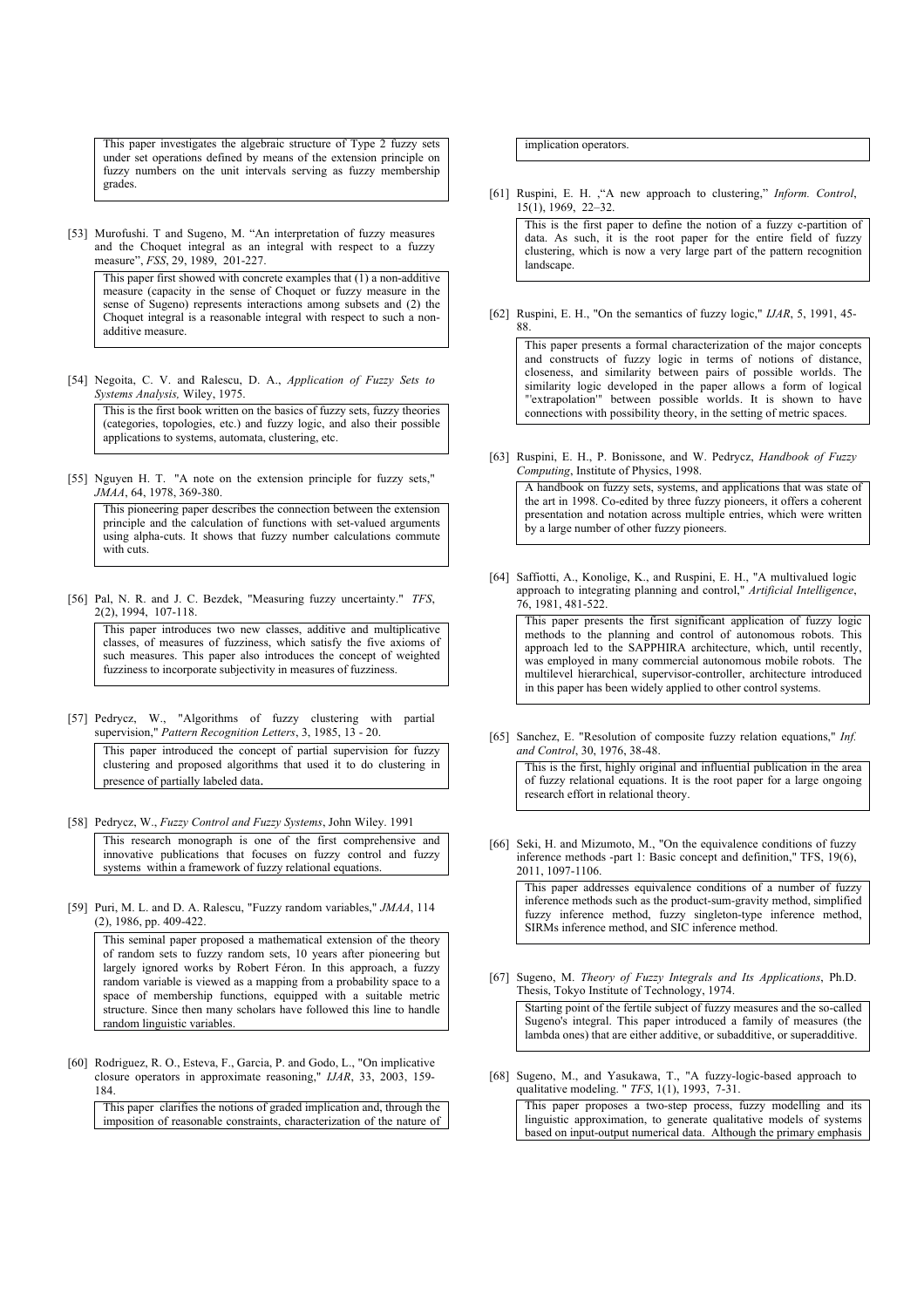of this is on qualitative modelling, it also introduces another very important concept, the use of clustering to find fuzzy rules from numerical data, which drastically reduces the complexity of fuzzy rule generation.

[69] Tahani, H. and J. Keller, "Information fusion in computer vision using the fuzzy integral", *TSMC*, 20(3), 1990, 733-741.

This was the first journal paper (preceded by 2 conference papers) that framed the pattern recognition problem in terms of fuzzy integral fusion of information.

[70] Takagi, T. and M. Sugeno, "Fuzzy identification of systems and its applications to modeling and control", *TSMC*, 15, 1985, 116-132.

This paper established a link between conventional and fuzzy systems models and paved the way for the use of machine learning and control theory in fuzzy systems.

[71] Tanaka, H., Uejima, S. and Asai, K., "Linear regression analysis with fuzzy model," *TSMC*, 12(6), 1982, 903-907.

This paper was the first to propose a study of *fuzzy linear regression* (FLR), by adding fuzziness to regression analysis. It considered parameter estimation of FLR models under two factors: (i) the degree of fit; and (ii) the vagueness of the model. This paper inspired many subsequent works in fuzzy linear regression models.

[72] Tanaka, K and Wang, H., *Fuzzy Control Systems Design and Analysis: A Linear Matrix Inequality Approach*, John Wiley & Sons, 2004.

This book offers a systematic approach to the analysis and synthesis of stable fuzzy control systems based on Takagi-Sugeno type models.

[73] Trillas, E. and Riera, T. "Entropies in finite fuzzy sets", *Inf. Sciences,* 15(2), 1978, 159-168.

This paper first studied fuzzy entropies which are different from a Shannon-type (employed by De Luca and Termini) and considered relations between entropies and fuzzy integrals.

[74] Trillas, E. and Valverde, L., "On mode and implication in approximate reasoning," In *Approximate Reasoning and Expert Systems* (M. M, Gupta, A. Kandel, W, Bandler, and J. B. Kiszka, eds.), 1985, 157-166.

Trillas and Valverde's paper clarifies the nature of fuzzy implication a central concept in fuzzy logic - while producing representation theorems that clearly define the proper structure of implication operators.

[75] Valverde, L., "On the structure of F-indistinguishability operators," *FSS*, 17, 1985, 313-328.

Valverde's paper on the structure of fuzzy similarities brought clarity, through a principled approach, to the structure of fuzzy preorders and fuzzy similarity equations. Furthermore, this paper clarified the relationship between the notions of fuzzy preference and fuzzy similarity.

[76] Wang, L-X., and Mendel, J. M., "Generating fuzzy rules by learning from examples," *TSMC*, 22(6), 1992, 1414-1427.

This paper proposes a useful scheme for generating a fuzzy rule based system from numerical data for function-approximation type systems. It also proves that such a fuzzy rule based system has the universal

approximation capability, which can approximate any nonlinear continuous function on a compact set to an arbitrary accuracy.

[77] Wang, L.-X. , "Fuzzy systems are universal approximators," *Proc. FUZZ-IEEE*, 1992.

This paper provided the first rigorous proof that a Mamdani fuzzy logic system is a universal approximator. cf. E. P Klement, "Are fuzzy systems universal approximators? *IJGS*, 28(2/3), 1999, 259-282.

[78] Wang, X., De Baets, B. and E. Kerre. "A comparative study of similarity measures," *FSS*, 73 (2), 1995, 259-268.

A systematic study of the notion of similarity between fuzzy sets and the properties of such similarity indices. This is used as a basis for defining a notion of approximate equality between fuzzy sets.

[79] Yager, R. R., "On a general class of fuzzy connectives," *FSS*, 4, 1980, 235-242.

One of the earliest papers to provide a generalization of the union and intersection operators used in fuzzy sets.

[80] Yager, R. R., "A procedure for ordering fuzzy subsets of the unit interval,", *Inf. Sci*., 24, 1981, 143-161.

This early work deals with the issue of comparing fuzzy sets of the unit interval, with an approach compatible with fuzzy arithmetics.

[81] Yager, R.R., "A new approach to the summarization of data", *Inf. Sci.*, 28, 1982, 69-86.

A breakthrough paper that introduces the concept of a linguistic data summary, which is equated to a linguistically quantified proposition with a fuzzy linguistic quantifier. As opposed to linguistic summarization of data (previously known for many years), this scheme accounts for imprecision in data and enables us to grasp the very essence of data in a human consistent way.

[82] Yager, R.R., "On Ordered Weighted Averaging aggregation operators," *TSMC*, 18, 1988, 183-190.

Perhaps the central paper that fueled many subsequent studies of aggregation functions in fuzzy logic. OWA operators were, and are, widely used in various applications.

[83] Yager, R. R., "Quantifier guided aggregation using OWA operators, *IJIS*, 11, 1996, 49-73.

In this paper Yager provides an approach for going from a linguistic specification of an aggregation imperative to its manifestation in terms of an OWA operator. It gives us an example of the concept of computing with words applied to aggregation.

[84] Yager, R. R. and Filev, D. P., "*Essentials of Fuzzy Modeling and Control",* John Wiley, 1994.

A textbook containing a systematic approach to fuzzy models and control, methods for developing and learning fuzzy models from data, and their applications.

[85] Yamakawa, T., "High-speed fuzzy controller hardware system : The mega-FIPS machine," *Inf. Sci*., 45, 1988, 113-128. This article describes a high-speed fuzzy controller hardware system which facilitates approximate reasoning at 1,000,000 FIPS (fuzzy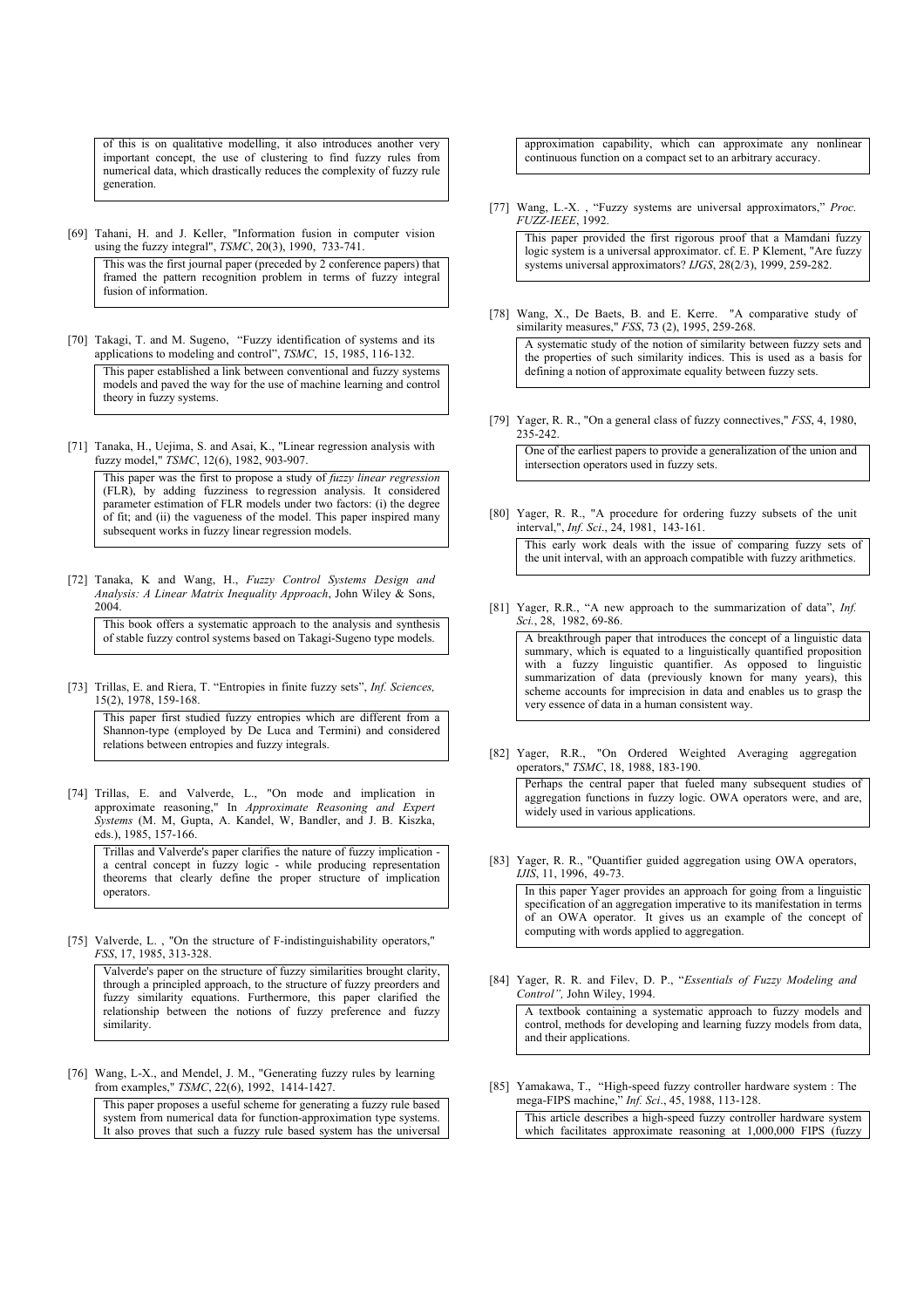inferences per second). This was the first step in an approach to a fuzzy computer.

[86] Yamakawa, T., "A fuzzy inference engine in nonlinear analog mode and its application to a fuzzy logic control," *TNN*, 4(3), 1993, 496- 522.

This is a tutorial on the utility of fuzzy systems that provides a broad scope overview of analog mode hardware.

[87] Yamakawa, T., "Silicon implementation of a fuzzy neuron," *TFS*, 4(4), 1996, 488-501.

This paper describes a fuzzy neuron chip which modifies an ordinary neuron model by fuzzy logic and facilitates high speed recognition (less than 0.5 microseconds) of handwritten characters.

[88] Zadeh, L. A., "Similarity relations and fuzzy orderings," *Inf. Sci*., 1971, 177-200.

The first paper that showed how to decompose a fuzzy similarity relation to discover cluster substructure in a partition tree on relational (usually dissimilarity) data. Also introduced the idea of transitive closures for fuzzy similarity relations.

[89] Zadeh, L. A., "Fuzzy logic and approximate reasoning," *Synthese* 30, 1975, 407-428.

This paper introduces two basic formalisms: fuzzy logic and approximate reasoning. Basically, fuzzy logic is a system of reasoning and computation in which the objects of reasoning and computation are classes with unsharp (fuzzy) boundaries. Fuzzy logic is much more than a logical system.

[90] Zadeh, L. A. "Outline of a new approach to the analysis of complex systems and decision processes", *TSMC*, 3(1), 1973, 28-44.

This paper introduces to the concepts of fuzzy systems, algorithms, models, and optimization from the perspective of conventional systems theory. It is the genesis of the fuzzy logic control literature.

[91] Zadeh, L. A. "The concept of a linguistic variable and its application to approximate aeasoning," Parts 1-3, *Inf. Sci*., p1: 8, 1975, 199-249; 1975, p2: 8, 301-357; 1976; p3: 9, 43-80.

This three part publication develops the definition, theory and applications of linguistic variables for use in approximate reasoning. It is a superb treatment of an integral component of all subsequent work in fuzzy logic, linguistic data processing, and computing with words.

[92] Zadeh, L. A., "A theory of approximate reasoning," in *Machine Intelligence,* 9, Hayes, J., Michie, D., and Mikulich, L. I., Eds., ed New York: Halstead Press, 1979, 149-194.

In this paper Zadeh very elegantly puts together many of his ideas on approximate reasoning in a wholistic framework. It provides the basis of much of Zadeh subsequent work on computing with words.

[93] Zadeh, L. A., "Fuzzy sets and information granularity," in Advances in Fuzzy Set Theory and Applications, eds. M. Gupta, R. Ragade and R. R. Yager, North Holland, 1979, 3-18.

This paper introduces the concept of granularity and relates it to information. Fuzzy granularity is a concept which is unique to fuzzy logic. The linguistic variable is a granular variable. A concept which is introduced in this paper is that of a fuzzy-set-value random variable,

with fuzzy probabilities. This concept provides a basis for a generalization of the Dempster-Shafer Theory of Evidence.

- [94] Zadeh, L. A., "Precisiation of meaning via translation into PRUF," In *Cognitive Constraints and Communication*, Vaina, L. and Hintica, J. (eds.), D. Reidel, Boston, 1984, 372-402. This is the best paper that clearly and completely describes one of Lotfi Zadeh's greatest ideas - the one of precisiating the meaning of utterances in natural language by translating them into the meaning representation language PRUF. The language is based on a fuzzy-set interpretation of the theory of graded possibilities, whose expressive power is comparable to that of natural languages.
- [95] Zadeh, L. A., "Fuzzy logic = computing with words," *TFS*, 2, 1996, 103-111.

Prof. Zadeh led the fuzzy community with innovative ideas that possessed deep insights. There were two phases: 1) propose fuzzy sets and their mathematical foundations and 2) propose of the idea "computing with words," which had significant value in expanding fuzzy logic from a scientific tool to the liberal arts. This was the first paper in that direction.

[96] Zadeh, L. A., "Generalized theory of uncertainty (GTU) - Principal concepts and ideas," *Comp. Stat. and Data Analysis*, 51, 2006, 15-46.

A basic premise in this paper is that there are many different kinds of uncertainty. The three principal kinds are possibilistic uncertainty, probabilistic uncertainty and bimodal uncertainty. GTU addresses the three principal kinds and others. GTU is a challenge to the Bayesian doctrine which posits that any kind of uncertainty can and should be dealt with through the use of probability theory. GTU has a unique capability--the capability to compute with probabilities, possibilities, events and relations which are described in natural language.

[97] Zadeh, L. A., "Towards a restriction-centered theory of truth and meaning (RCT), *Information Sciences,* 248, 2013, 1-14.

This paper is a radical departure from traditional approaches to representation of meaning and definition of truth. The meaning of a proposition is expressed as a restriction. A proposition is associated with two truth values: internal truth value and external truth value.

[98] Zimmermann, H.-J., "Fuzzy programming and linear programming with several objective functions". *FSS*, 1, 45-55, 1978.

This paper paved the way for many developments and applications in Operations Research. For example, classical linear programming requires crisp constraints that are often unrealistic. This paper showed how to soften the constraints, obtaining a more realistic model.

[99] Zimmermann, H.-J.. and Zysno, P., "Latent Connectives in Human Decision Making," *FSS*, 4, 1980, 37-51.

A paper published before t-norms and t-conorms were broadly used in fuzzy logic. The authors showed that fuzzy connectives cannot belong to universal classes, but should be contextually chosen. It also suggested the use of aggregation functions.

[100] Zimmermann, H.-J., "*Fuzzy Sets, Decision Making, and Expert Systems"*, Kluwer, 1987.

This book was one of the first texts that discusses how modeling with mathematics and empirical findings can be used to turn expert systems based on classical dichotomous logics into fuzzy expert systems.